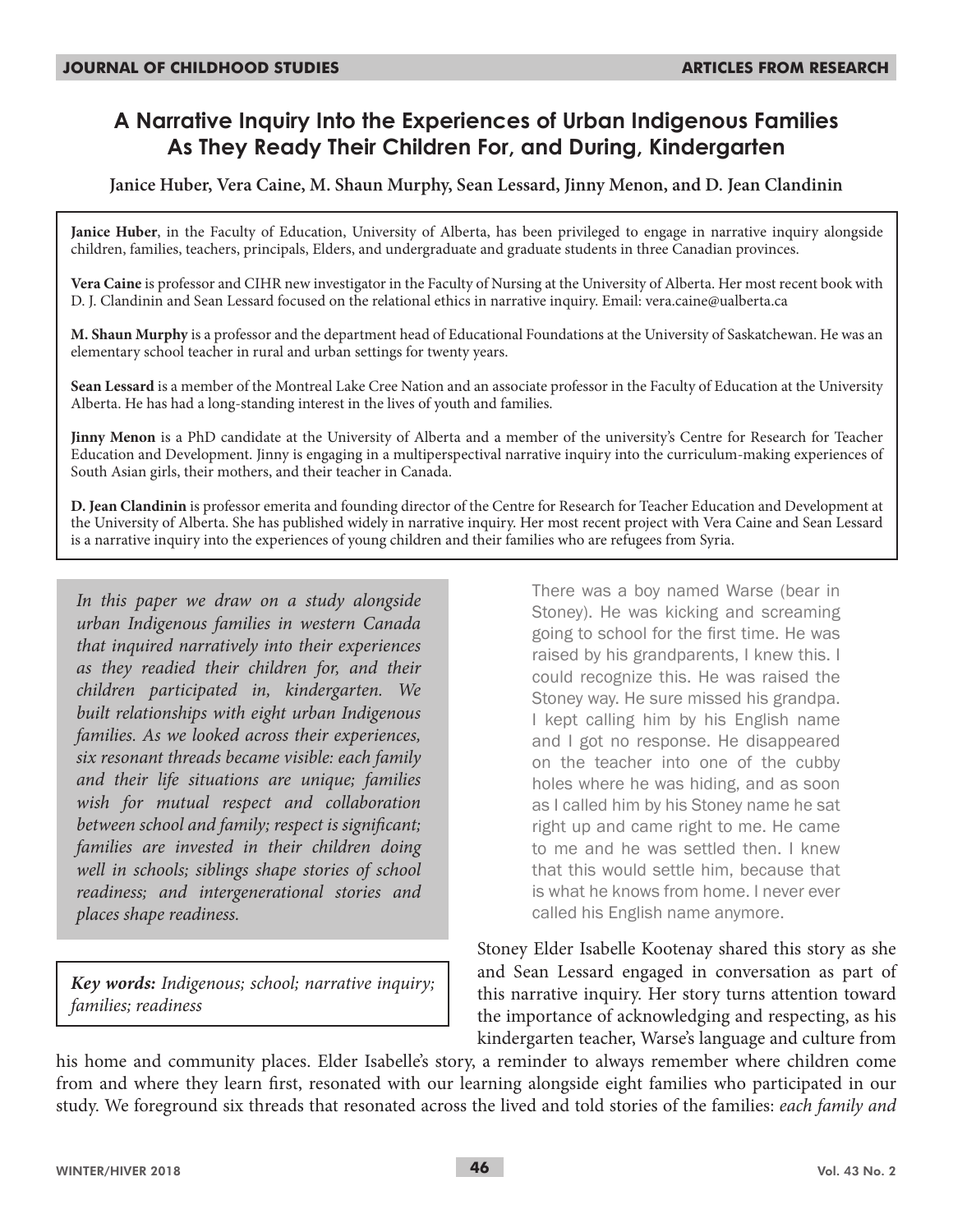*their life situations are unique; families wish for mutual respect and collaboration between school and family; respect is significant; families are invested in their children doing well in schools; siblings shape stories of school readiness;*  and *intergenerational stories and places shape readiness*. We show the everyday experiences and practices that the children and families lived in their home and community places. As we attended to participants' accounts of their experiences, our study added to what has been already learned from other studies critical of the dominant notions of readiness and how readiness shapes experiences differently in diverse lives and contexts (Peters, Ortiz, & Swadener, 2015).

### **Coming to the research**

The long-term influences of early schooling experiences in the lives of Indigenous<sup>1</sup> children, and their parents and families, are of concern, particularly as Canada's Indigenous population is growing. The early years of education and schooling are also an important focus in implementing the Truth and Reconciliation Commission's recommendations (Truth and Reconciliation Commission of Canada, 2015). Because, as Dockett, Perry, and Kearney (2010) assert, "there is insufficient information on what Indigenous parents and communities understand by 'readiness for school'" (p. 1), learning from parents about the ways they prepare, and wish to prepare, their children for transitions to schooling is of great importance. Given the intergenerational reverberations of residential schools in the lives, families, and communities of Indigenous peoples (Young, 2005a, 2005b; Young et al., 2012) it is important to understand what Indigenous parents (and families) experience as their children first attend schools and to engage with them about what they wish for their children to experience.

### **School readiness and success**

School readiness is commonly understood by policy makers as meaning that young children are ready for school when they hold specific knowledge and skills. Within such a view, readiness refers to what needs to be achieved before school learning can begin. Being ready at school entry has been linked with ongoing academic and life success (Beaton & McDonell, 2013; Dockett, Perry, & Kearney, 2010; McCain, Mustard, & McCuaig, 2011; McClelland, Acock, & Morrison, 2006). However, there is too often an unquestioned acceptance of the importance of readiness without enough attention to what it means to ready a child, or to the diverse experiences that parents, families, and communities see as readiness for schooling.

This inquiry took place in Alberta, where in the years before 2000, the focus on readiness was more confined to grade 1. In Alberta, and elsewhere in Canada and the US, this focus has now shifted to issues around readiness in kindergarten, with some noting that kindergarten classrooms are becoming "one-size smaller first grades" in which "children are tested, taught with workbooks, given homework, and take home a report card" (Elkind, 2007, p. 2). Christopher Brown and Yi Chin Lan (2015) observe that "it appears that the definition of school readiness […] has coalesced around what could be considered a White, middle-class conception of this construct (p. 8). Also of concern is Jackie Marsh's (2003) sense of "one-way traffic" (p. 369), which she describes as an imbalance in which school practices are privileged over practices children live daily within their homes, families, and communities. These findings about the dominance of one notion of readiness are particularly concerning given our studies with children, youth, and families of Indigenous heritage (Clandinin, Huber, Huber, et al., 2006; Lessard, 2013; Lessard, Caine, & Clandinin, 2014).

While significant research attentive to early childhood education in Alberta and Canada has focused on ensuring that young children are ready for, and successful in, school (Alberta Government 2013, 2014) our concern is that little is known about parents' and families' understandings of readiness and their everyday and intergenerational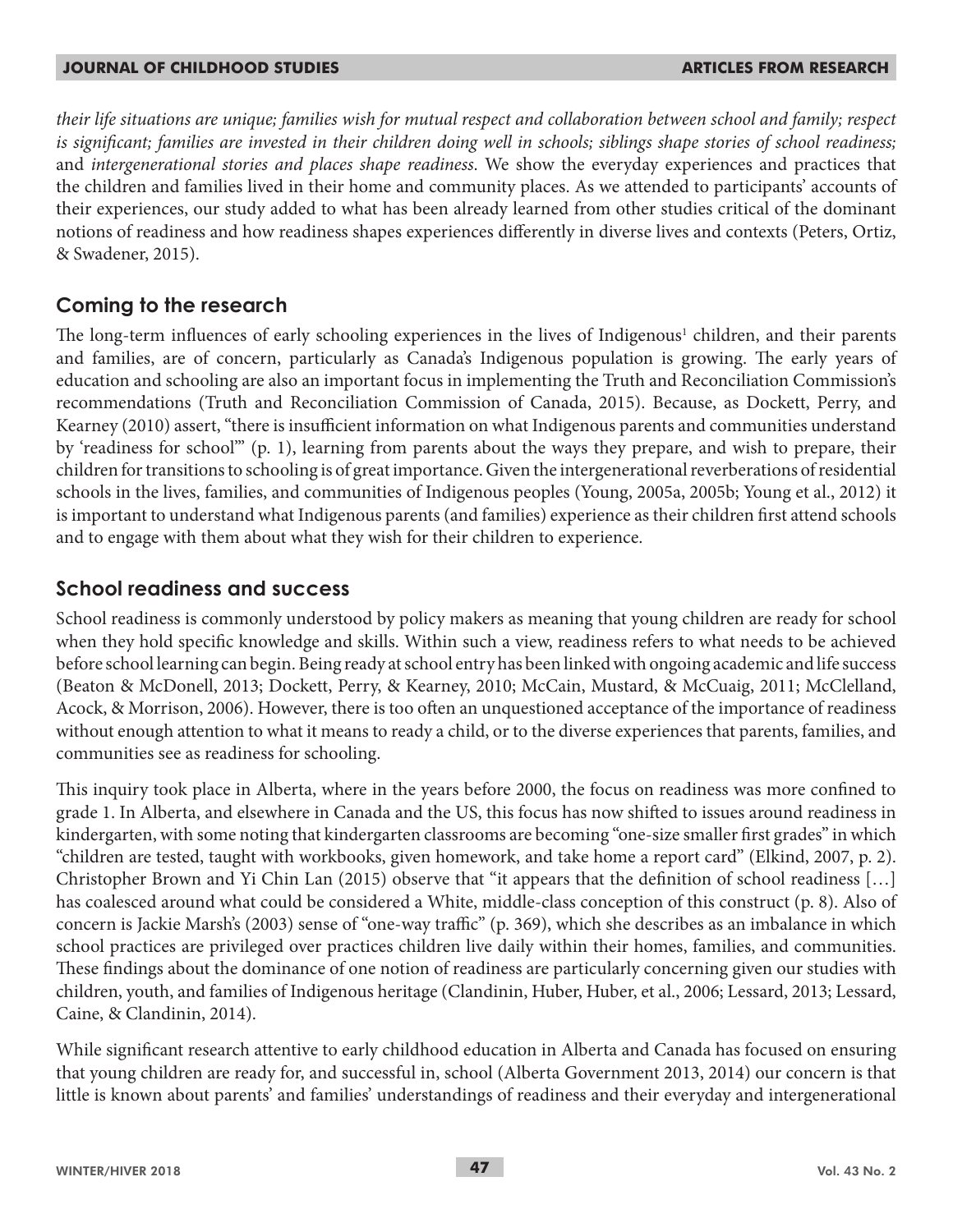practices as they ready their children for school. We are particularly concerned with the lack of knowledge about the experiences of parents and families of Indigenous heritage.

### **Indigenous children and their families**

UNESCO's (2010) report on the "social contexts of children's lives" (p. iii) noted "weak social protection … in North America … for Indigenous and traditional minorities" (p. vii). Also noted is that "early childhood services are generally mono-cultural and may practice little outreach to parents and families from diverse backgrounds" (p. vii). The cumulative effects of colonization, residential schools, and the Indian Act significantly changed traditional ways of life, which adds to the complexity of urban Indigenous families' experiences in provincially funded schools.

Researchers recognize that the experiences of Indigenous children and youth are embedded within place, family, and community (Friedel, 2010; Kirkmayer, Tait, & Simpson 2009; Restoule, 2008; Lessard, 2013; Lessard, Caine, & Clandinin, 2014). While we know that the experiences their parents, grandparents, and great-grandparents lived in schools shaped their lives, researchers are just considering the intergenerational impact of these experiences within the present generation of parents and families as their children enter schools (Swanson, 2013).

We focused this research on processes of school readiness, rather than solely on its outcomes, achievements, or failures. While there are early childhood intervention programs, little research addresses the experiences of families and parents as their children enter such programs. Questions around disruption to families' lives and their intentions in engaging in programs have not been asked. While it is not uncommon for Indigenous families and children to experience "discontinuities between early childhood programs and schooling" (Beaton & McDonell, 2013), little is known about the strengths, resiliencies, aspirations, and hopes of Indigenous families with young children.

## **Research participants**

We engaged in conversations with Indigenous and non-Indigenous educators, Elders, and researchers as we designed the study. Our purpose was to hear families' stories of school readiness and to inquire into storied experiences embedded within broader social, cultural, linguistic, and institutional contexts. We purposefully used the term families to be inclusive of people who are part of young children's lives. Eight parents and grandparents who self-identified as Indigenous and were parenting young children who entered kindergarten in the fall of 2015 or 2016 in urban northern Alberta settings participated.

## **Methodology and methods**

Narrative inquiry is attentive to experience over time and in diverse places, beginning from, and unfolding through, relationships (Clandinin & Connelly, 2000). We are a group of Indigenous and non-Indigenous researchers with professional experiences as teachers, nurses, school counsellors, and teacher educators and personal experiences as parents, grandparents, uncles, and aunts. Our study is shaped by inquiries into our own experiences as, or with, Indigenous parents of young children. Different from some research in which "researchers" study "subjects," narrative inquiry positions people alongside one another, sharing stories of experiences and inquiring into our lived and told stories in order to understand ourselves, places where we are/have been, and past, present, and future contexts. Our research design enabled the formation of intensive relationships with each family over one year to hear how their home/school/community stories have unfolded, and are continuing to unfold, in relation with their young child and school readiness policies and practices. Narrative inquiry is a relational methodology and our understanding of collaboration is embedded within this (Clandinin & Connelly, 2000).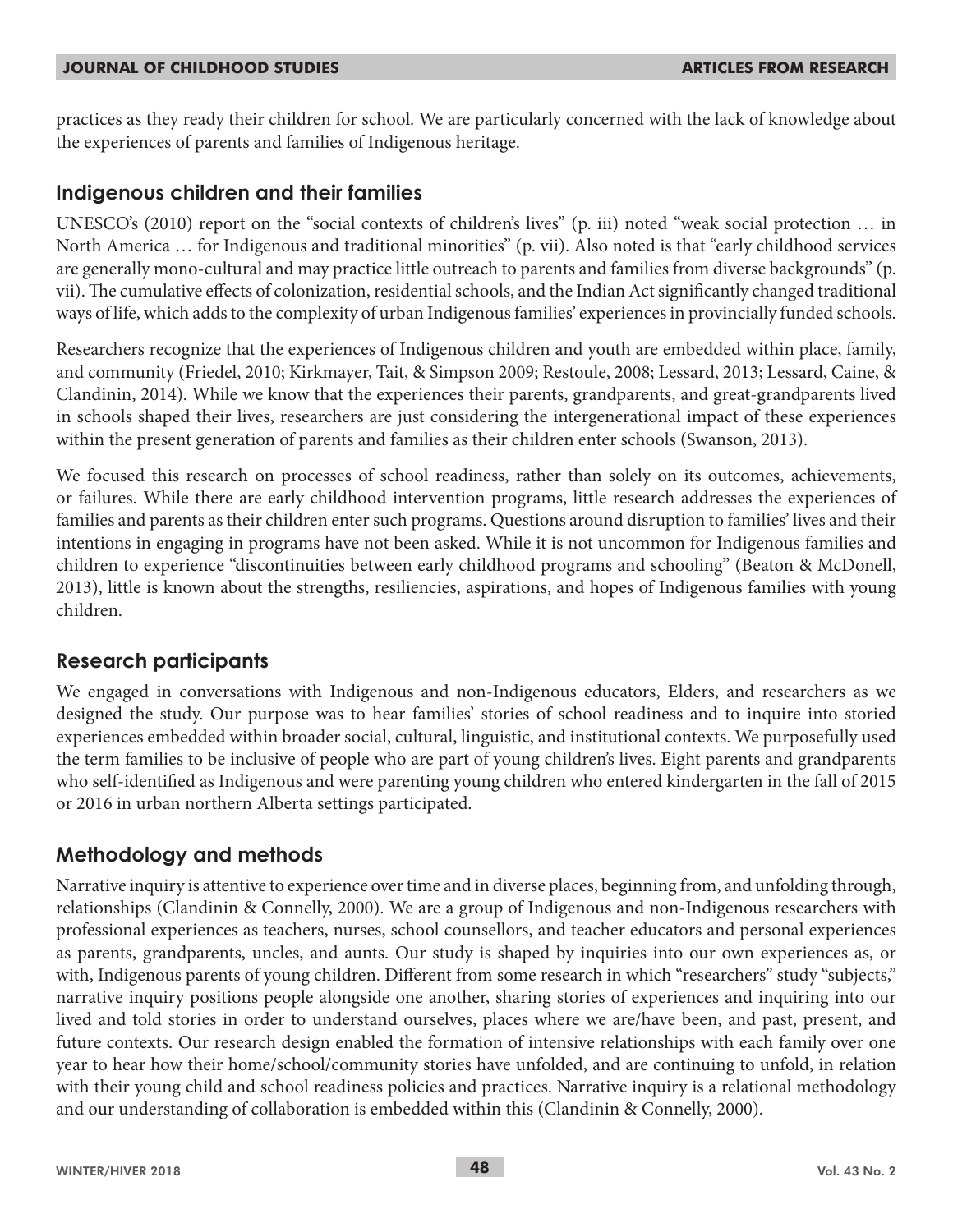Field texts (data) were transcripts of conversations between families and researchers, photographs, children's art work, memory box artifacts, and field notes on events and activities to which researchers were invited. Three to five conversations with each family happened in places convenient for families and were 60 to 120 minutes in length. Some conversations were conducted via Skype or telephone. All data collection methods were negotiated with participants. Research ethics were approved by the University of Alberta Ethics Board on June 26, 2015, and we adhered to the Tri-council Policy Guidelines for working with Indigenous peoples. We were guided by conversations with Elders Isabelle and Francis Whiskeyjack. Pseudonyms were used for anonymity unless participants requested and provided consent for the use of their first names.

We worked with the transcripts of the conversations to co-compose interim research texts (narrative accounts) of families' experiences. After the narrative accounts were negotiated with participants, we looked across the narrative accounts to compose research texts which foregrounded families' experiences of readying their child for school, as well as their experiences of interacting with school readiness policies and practices shaping the child's kindergarten experiences.

### **Attending to everyday practices**

This section was composed by looking across participants' narrative accounts to discern the following six resonant narrative threads.

*Thread 1: Each family and their life situations are unique.* Across the narrative accounts, we noted different social contexts in which participants lived. All families lived in urban centres and children attended urban kindergartens. However, there were remarkable differences in the social contexts of children and families. Poverty marked some situations and some families struggled to provide food and shelter. Each child was readied for kindergarten in ways that reflected their families' stories. Working against single stories (Adichie, 2009) of Indigenous families, we saw the diversity within the families and the ways each family engaged with their children as they moved into schooling.

Aileen and her family lived in a northern Alberta city. For part of Stanley's kindergarten year, Stanley's father was on paternity leave. Throughout the study year, Aileen operated a day home for her own, and other, children.

Growing up in a Cree community Rochelle and her younger brother lived with her mom and her parents. Both grandparents passed when Rochelle was a teenager. When she was 19, Rochelle's mom passed in a sudden and tragic accident. *Everyone in my mom's family kind of left early and I've been on my own since.… It's been a tough road*. These experiences shaped Rochelle's hopes for Allison during and beyond kindergarten. *I want … Allison to live … the healthy, good way*. Questioning how stereotypes shape Indigenous children's experiences, Rochelle described encouraging her children to be *different, break your circle, make your own,* as well as *to love everyone.… There shouldn't … be colours and races.… I went through that my whole life.… I always tell them, "Never care what people think about you. Just be you."*

Shelley and Brenda's lives were impacted by poverty, learning disabilities, and mental health issues. Despite these challenges, they continued to seek ways forward. Brenda said she *couldn't work* and *had to live on welfare, because I didn't know how to fill out forms, and apply to get a job.* When she tried to go back to school, *The government … said I couldn't … the message I got was it was a waste of funding because of my disability.* 

Chronic poverty was a constant challenge for Mandy. She struggled to *get a daycare for [the children].* In order to obtain daycare, she needed to be on *subsidy* and needed *to apply for subsidy* through a worker who said, *"No, I'm*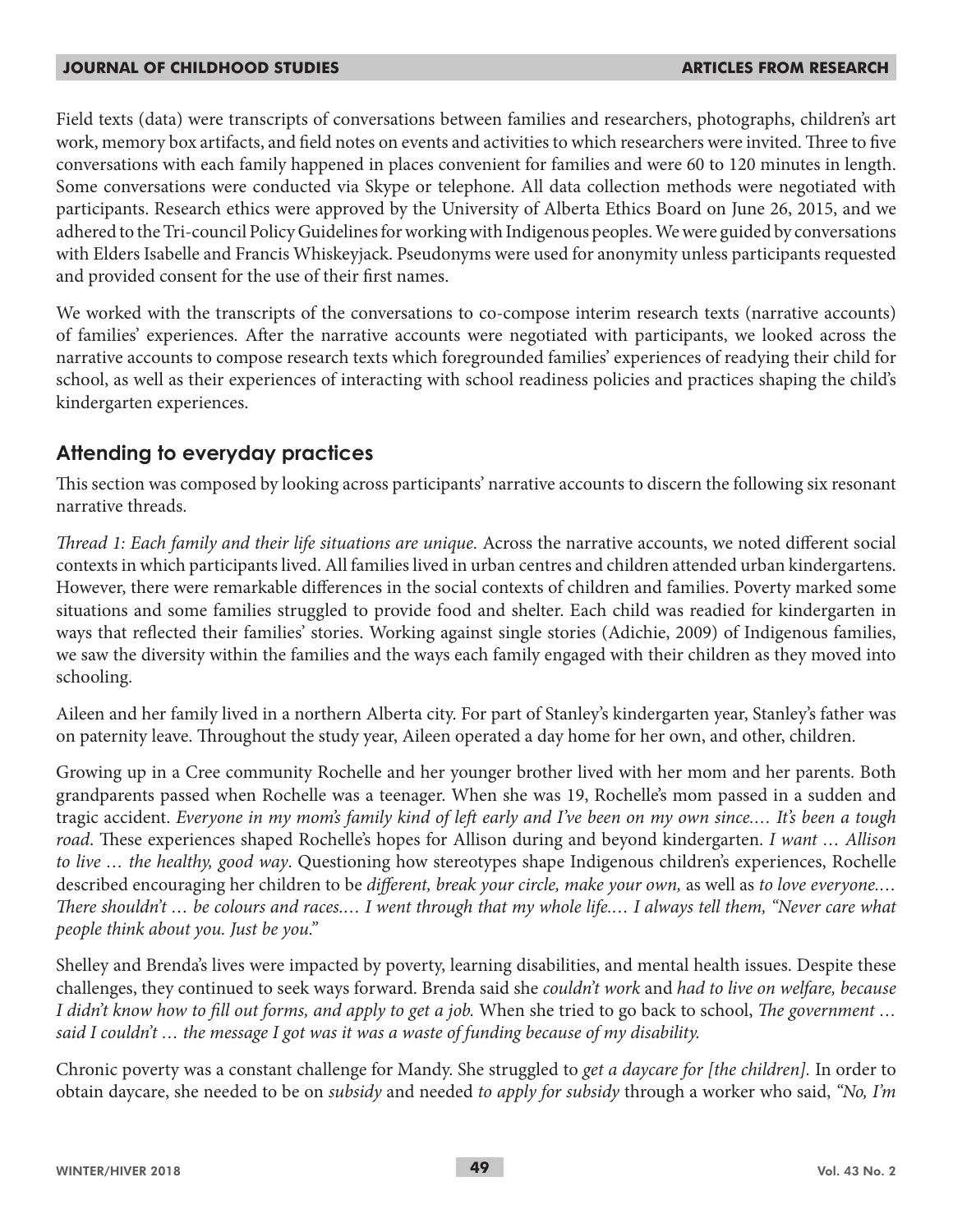*not paying for your daycare. If you're at home on medical, then I'm not paying for your daycare because you could be staying at home watching the kids."* Mandy faced other challenges, like the need for counselling, and spoke of the difficulty of raising four children on her own.

As an adult who was adopted as a baby and in her earlier life *felt a lot of resentment towards the Aboriginal part* of herself, Britanny talked about family stories that she and Xander were making: *It took me a really long time to work through that.… That's why I put Xander in [Aboriginal] Head Start.… I want him to … feel positive about [being Indigenous]. He was so happy when he learned Cree.*

What the families made visible was not a single deficit story of Indigenous families but the ways that each unique context shaped the transitions to schooling for them.

*Thread 2: Families wish for mutual respect and collaboration between school and family.* Each family spoke of their desires that they and their child be respected for who they are. They respected the schools' programs and policies and wanted the schools to respect who they were and to understand what they were doing as they engaged their children for the transition to school. Families viewed mutual respect and their openness to collaboration with schools as very important.

Britanny found it "stressful" to talk with Xander's teacher as she often felt "judged." When describing how Xander's teacher said, "Stop, stop!" and held her hand in front of his face when he tried to talk, Britanny noted how this contradicted with her teaching Xander to *have a voice* and *to stand up for what he thinks.… Even though he's 5, he's still a person*.

Aileen was told of early fall testing by Stanley's teacher in which it was found he already knew a great deal of what was taught in the program. He already knew the alphabet and the teacher was *excited for him.* As Aileen explained, *it went really smooth for him.* The teacher noted *he's a fast learner* and Aileen was *glad that she picked up on that. Because he is a fast learner. He does learn quite fast. He's always been doing things at a fast pace*.

The importance of literacy was strong for Brenda and Shelley and was fuelled by knowing how difficult it is to be illiterate. Brenda shared that *a lot of people didn't know I was really illiterate because I always got my kids—paid them to write my reports.* Brenda's desire to gain literacy skills was expressed by the importance she placed on going into school; she often discussed the importance of getting *totally involved with your children* and of going *to the school and ask[ing] to sit in, so you can know where your children are and work with them.* Brenda and Shelley had concerns about the assumptions schools held about families and how these rippled into their home. For example:

We don't speak Cree, and I'm not against teaching them Cree, but everything they said was in Cree. We're not Cree. We're from down south, but we lost our language.

Shelley and Brenda also shared stories about what was considered appropriate behaviour at school, such as younger children needing to line up with older children. They described how their daughter/granddaughter was "scared" and *kind of got lost into the shuffle.* They also spoke of the importance of children being allowed to *keep their power*, especially in relation with literacy.

Mandy talked about the importance of a school environment that supported her children to learn the Cree language and paid homage to their faith and cultural ways of being, as well as attending to her children in caring ways. When she shared about the depth of trust she had with the school, she said, *I usually just talk to the teachers: "How's she doing?" They're like, "She's doing really good."… Like, when her dad leaves I'll alert the teachers and the staff.... Like, "If her attitude changes, this is why." They'll call me anytime. They're really nice there. I love them.*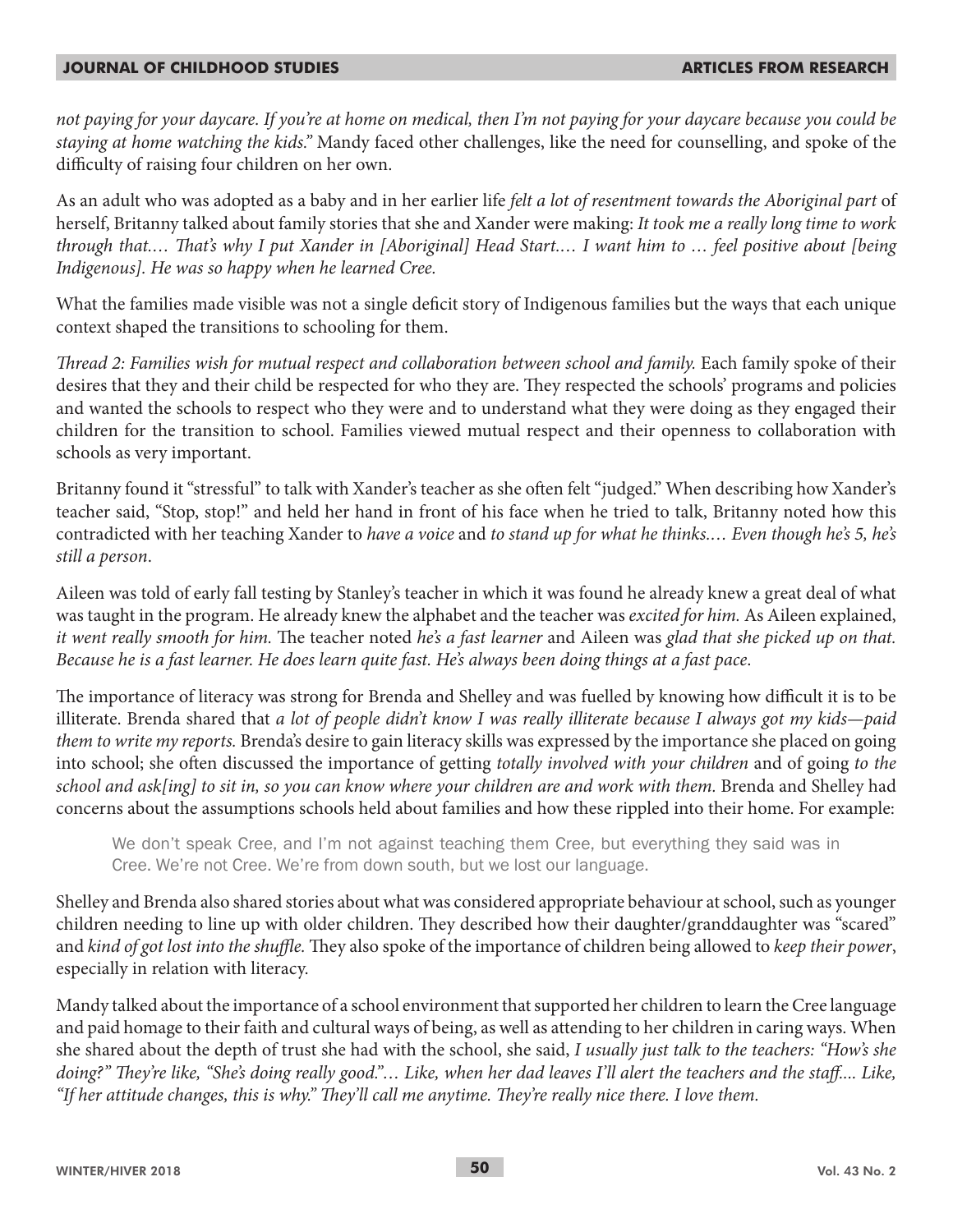Irene took Porter to a pediatrician because of his active nature and pressure from the school to modify his program to attend full-day kindergarten. Irene wanted to ease him into the routine, with time at home for being energetic without school constraints. A note from a physician stating Porter would best be served with a half-day start to kindergarten was dismissed by the school.

*Thread 3: Respect is significant.* Respect was often discussed by the families and ranged from respect for their knowing of their children, their understanding of the school system, the contexts of their familial lives in terms of parent compositions, work lives, and other children, and recognition of the pride families hold for who they are in the world related to connections to familial home places on reserves or settlements, ethnicity, and familial and larger cultural ways of being.

Who am I to say, "Don't be like that" and then have heartache later in life because I didn't let my child be who she wanted to be?… I have seen what that has done to people and I refuse to do it.

In the above transcript, Rochelle is referring to Allison's desires for short hair, to dress like her dad, and to play with boys. Even when her sister Serenna *came home [from school] and said to my baby, "You're not a boy, you're a girl,"* Rochelle stayed strong in living with Allison's stories of choosing who she was becoming. *Jamie [Allison's dad] is her hero . ..he's a man who works construction … she looks up to him … wants to be like him.… If she is trying to tell us something about her sexuality, I still don't see anything wrong with it.*

Involved in work that sometimes required her to meet with clients in the evenings, Britanny felt that Xander's school did not yet recognize that *families aren't set up the way they were, even ten years ago*. Due to her evening work commitments, Britanny was not able to participate in evening celebrations of learning during Xander's year in kindergarten. Xander was also told, *"Mommy's not sending … healthy snacks.… He was … mad at me.*

As her daughter's kindergarten year ended, Mary wondered if *kindergarten might be suppressing Lizzy*. At Lizzy's March parent-teacher meeting, the teacher *gently treaded on the topic of how Lizzy is disruptive, she's a social butterfly, she's often playing*; the teacher *recommend[ed] an assessment*. Mary described her initial feelings of *shock … not only because a 5-year-old was being assessed, but up until then, the teacher had always expressed this level of being blown away by Lizzy's intelligence. Then, her story was suddenly a different story*.

Aileen said she always tells her children's teachers that she is a teacher. She told Stanley's teacher that

I've taught him, and that I do teach my children at home. But the funny thing about this is that I get a different reaction from the teachers when I do tell them that I'm a teacher.... So when I do tell them that, they kind of take a different stance on, you know, my situation, being a parent who is at home, who's raising my children and not teaching. And so I do feel like they're more understanding.

Aileen's strong sense was that teachers responded to her differently when she let them know she was educated as a teacher.

Shelley and Brenda frequently linked schooling with possibilities for both Mackenzie and her younger brother, Milo. In their stories, a key to good living meant being able to read, speak, and write well in English. Brenda talked about building a strong foundation:

One of the things I've seen with my older grandchildren, and we didn't really do this early prevention and foundation, is they struggled in school after. And then, once they started falling behind in grade 3, they couldn't catch up. So they're always a couple years behind. So, what I'm trying to do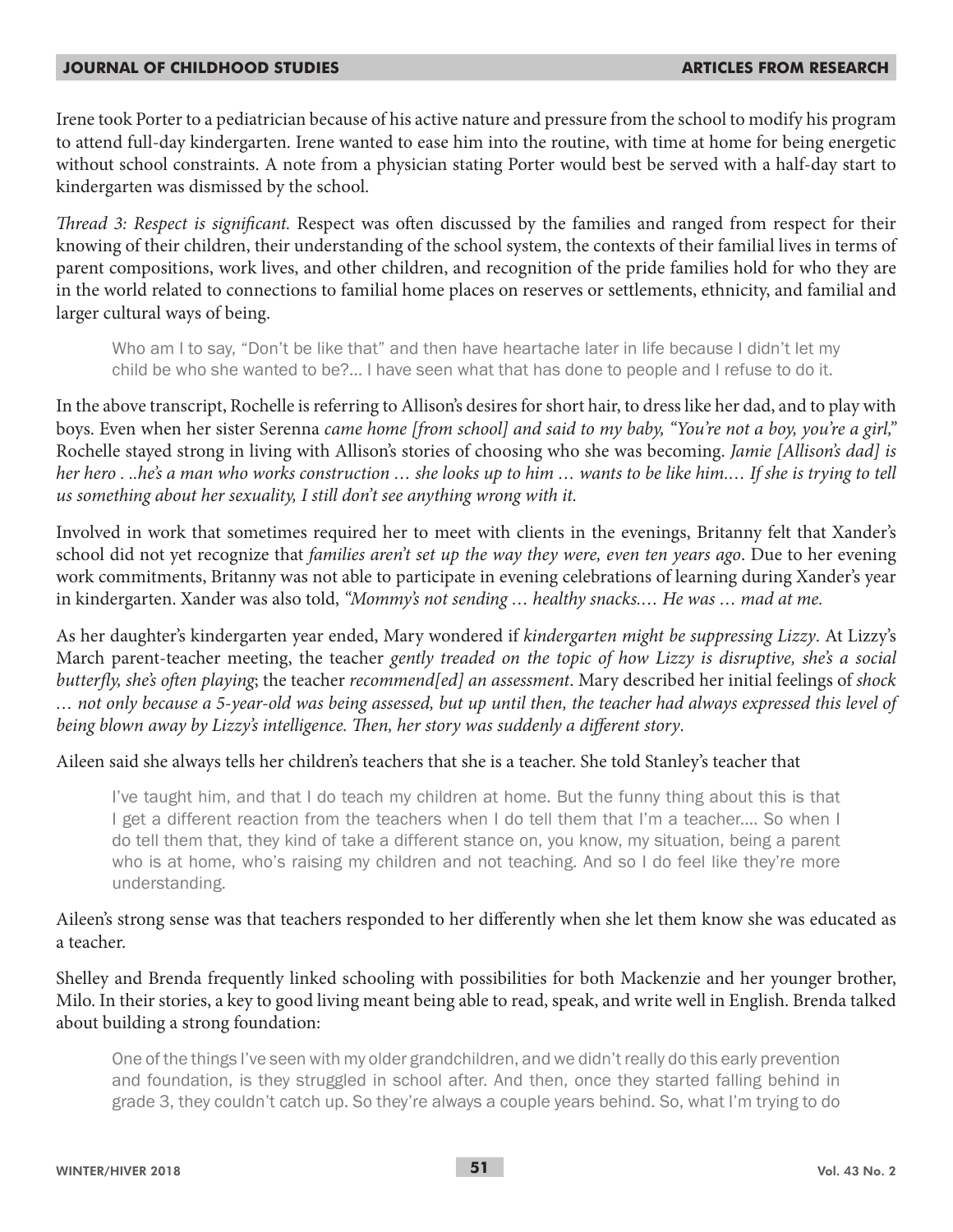with Mackenzie is have her try and have that this year, really push to have that "I can count 100" thing and then "I can say most of my sight words."

Wishing for her children to feel empowered through responsibility, self-confidence, and love, Mandy shared stories about her familial curriculum making alongside them, which was marked by "Help me to help you, so you can help me at the same time. And then we can all get along here."

Irene spoke about how the school brought in a behaviour consultant to observe Porter. The consultant, with no relationship with Porter, positioned the family in a deficit manner, stating a need for a family liaison social worker. Irene, in conversation with the administration, spoke about who Porter was in the world and wondered if this intervention was based on previous knowledge of Porter.

*Thread 4: Families are invested in their children doing well in schools.* Each family indicated strong investment in having their child do well in school. Families spent time preparing their child for school, spent time in kindergarten settings, and thought about how schools influenced their child; they wanted their child to be successful, socially and academically. Despite intergenerational experiences with residential schools, some parents and/or grandparents were hopeful about the potential positive impact of schooling on their child or grandchild's life. Families wanted schools to acknowledge their investment.

Aileen continued to work on school-related tasks with Stanley when he arrived home from kindergarten proud of what he had completed in school. She identified what he had difficulty with and then worked with him to ensure that he learned how to do school tasks correctly. Stanley excitedly shared his work: *Look what I did! Look what I did! … So he's very proud of his work, he wants to show it off. He wants us to see that he's doing good. And, like it's the basic things that we've done at home too.… I'm trying to keep a step ahead of his teacher.*

Brenda often talked about her investment in her grandchildren's future. Her struggles with literacy shaped her motivation to change through volunteering in a school literacy program: *[I] took a lot of that literacy training. ... I learned to work with my grandchildren where I didn't have the opportunity to work with my kids, and push my kids, and know that education was this important. Now … I … tell my kids to work with their kids, and to teach their kids. But to do it through play.… The important part is laying that foundation.* 

Mandy also felt that her presence in schools was important in shaping her daughter's memory of childhood, which in turn reinforced how their family valued school.

Rochelle's desires for Allison to do well in school began the year prior when she attended Aboriginal Head Start so she could *"*learn Cree", as well as aspects of "culture, traditions [and] protocols." However, during both Head Start and kindergarten, Rochelle felt penalized for being dedicated to Allison's education, because the subsidy office refused to continue to pay part-time fees for Allison's daycare: *[The daycare] is making me pay full-time nonsubsidized fees. I called them and said, "Do you want me to pull my girl out of full-day kindergarten so I can meet your hours?" And she said, "Do what you have to do."*

*Thread 5: Siblings shape stories of school readiness.* In all but one family, the children in kindergarten had older siblings, some of whom had already completed high school. Families shared stories of how older siblings came alongside their younger brother or sister to support their journey in(to) kindergarten, as well as how older siblings' experiences in school shaped how families readied their child for, and during, kindergarten.

Mary described how Lizzy entered kindergarten already knowing some of the people and places in the school because she was often with Mary as she dropped off, picked up, or participated in Gage and Byron's parent-teacher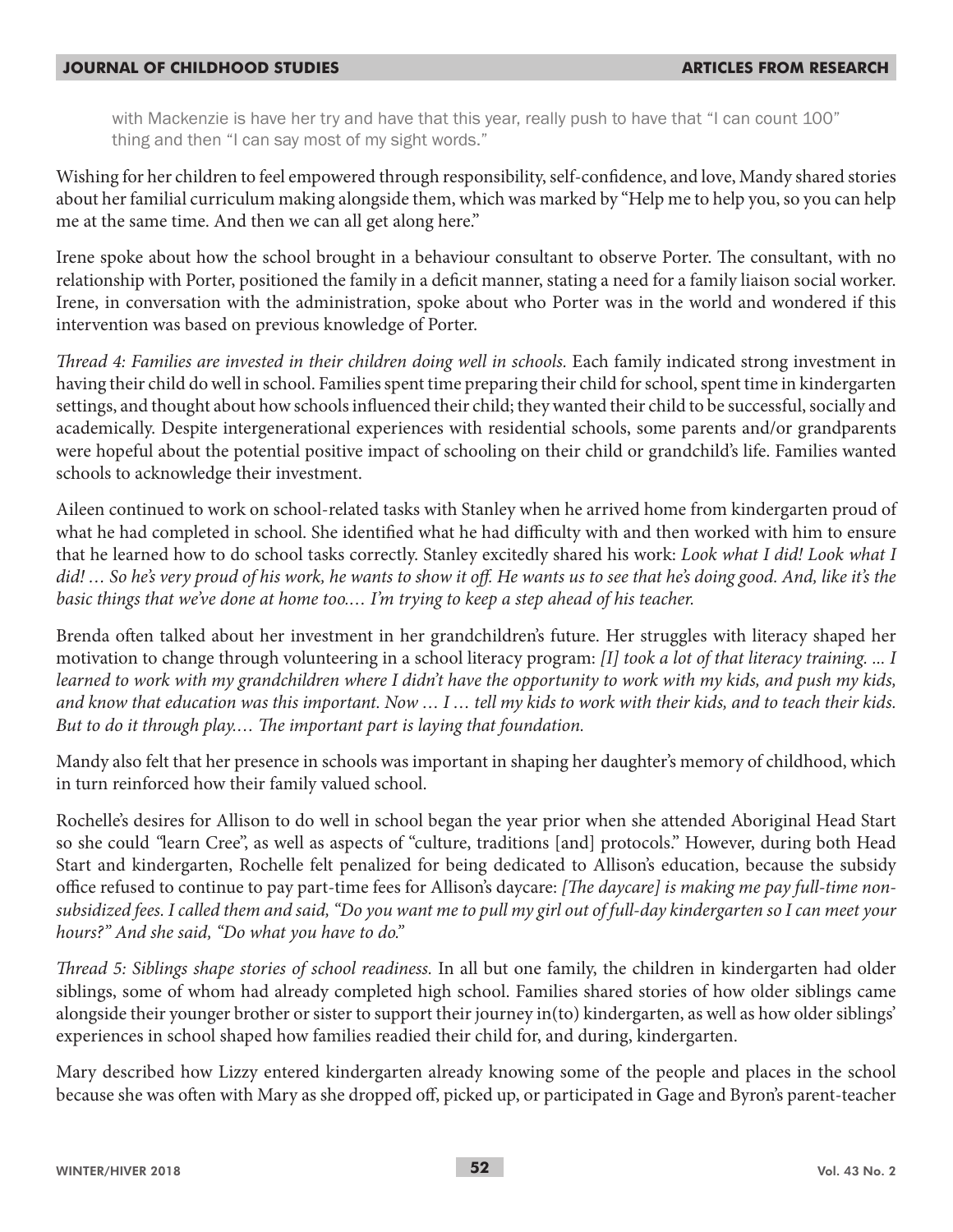interviews. When Lizzy participated in a mid-June visit to kindergarten, her brothers were already *laying down a plan for … tak[ing] care of their little sister at school*.

Theresa experienced a sense of integration as Kennedy's parent, because her older daughter, Realle, attended the same preschool.

Irene, who lived close to the home where she raised her children, noted her multigenerational experience with the school her grandchildren attend, because she and her children had also attended there. In this generation, Porter's sister watches out for him when they are at school:

Now, what's happening is the kindergarten kids have learned that she's Porter's sister, so when Porter's crying in the field they'll go and find her and say, "Your brother's crying."

### The experiences of Aileen's older son in school were strong shaping forces in helping her think about what she needed to do to ready Stanley for kindergarten.

I didn't know that [about gender differences and education for First Nations children] going through with my ... first son. I think if I knew that I probably would have been able to pay more attention and helped him succeed. Because, again, First Nations and because he's a boy, and the teachers don't really have the time for that. Right? Or, that they have this biased thought or notion that 'I'm not going to teach him, because he's probably not going to be here, you know, for longer than a week." ... So yeah, I feel bad but I'm glad that I can help him [Stanley] now, my son.

Aileen's experiences with her older son, both when he struggled at the outset of school and now as she works with him at home, shaped how she readied, and worked with, Stanley for kindergarten. She said she tried to help him *be the person he is today and to be able to be confident […] in the classroom*.

Stories of siblings were also very present for Elder Isabelle as she recalled vividly her time as a kindergarten teacher and how siblings were "guides" and helped in the "process" of learning to get ready for school. She also recalled her own memories of preparation and how her older brother Dan became the teacher for the rest of her brothers and sisters, as well as her parents. Dan would go to school and share what he learned from the place of school and these were important lessons shared in their home and in their Stony language. These teachings prepared the entire family for what they would encounter in school: *My brother attended and in Stoney he would tell me all the things that would happen at the school. It seemed like I knew so much about school before it even started*.

*Thread 6: Intergenerational stories and places shape readiness.* Coming from various backgrounds, the participating families are not monolithic in the ways they conceptualize their identities and distinct experiences. Some families were Métis, some had roots in the city, others were more connected to their particular First Nation and the protocols, language, and practices within their specific communities. These are important distinctions within this thread as the memories pulled forward are related to these unique shaping experiences that are rooted in place(s).

Stories stood out as mothers shared their experiences of preparing for school and what mattered and counted at this time. There was a strong sense of looking backwards, at times nostalgically, and exploring from where particular feelings emerged. For example, Brenda shared stories about her experiences within residential school and how they shaped how she and Shelley came to understand what school was as, well as how these experiences lingered. Memories were present in the telling, but the negative experiences manifested in the relationships with school. Shelley shared how Brenda *never came to school. She never came to nothing at school*. These words cast a shadow that pulls memories of experiences from the past into the present. The history in this case is reverberating in a phenomenon that is much more in the present as it ruptured relationships across generations.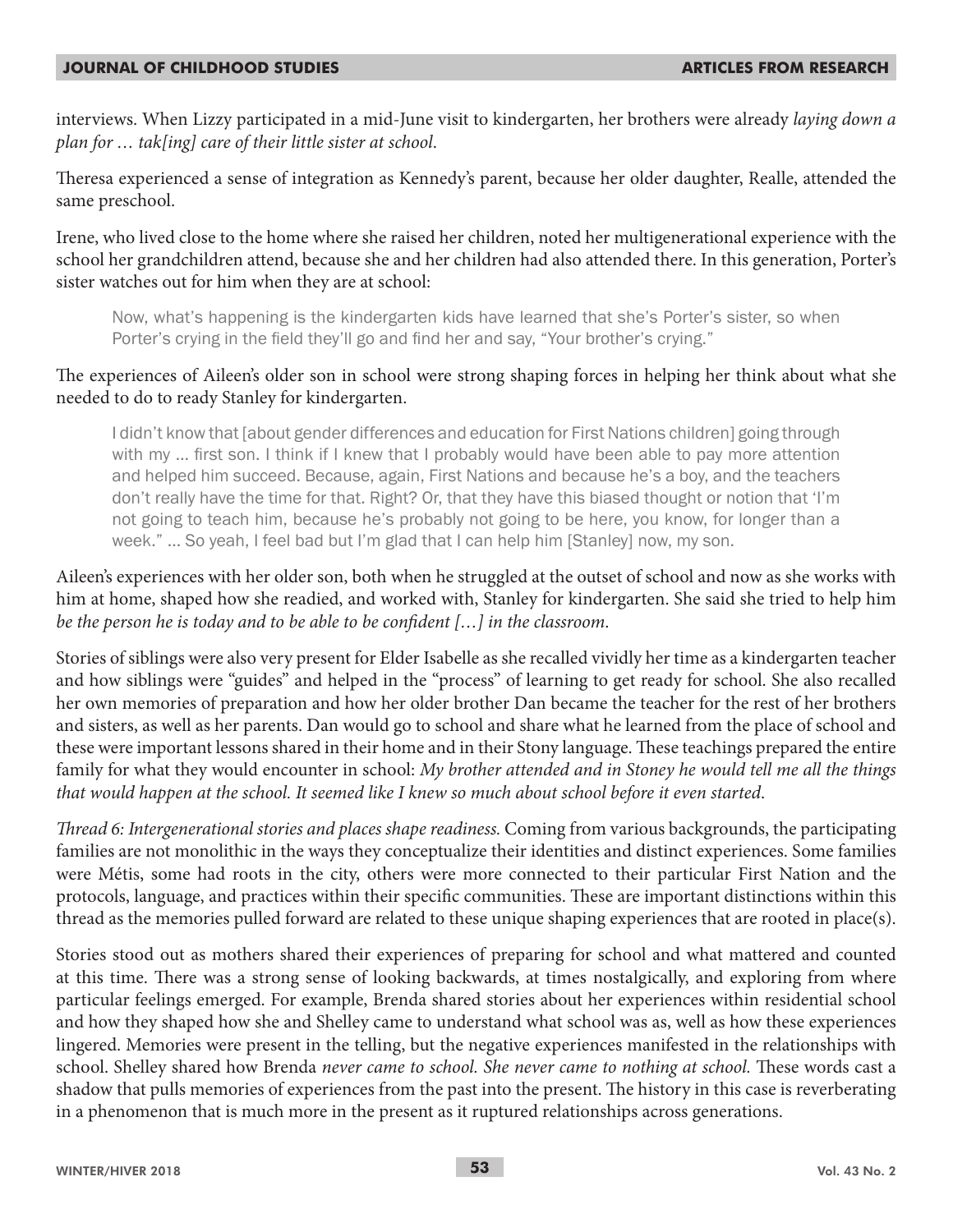The link to this thread is not meant to dwell in this painful past but to name its existence and relevance to stories that are shaping school experiences in the present. For many participants, it is the first time that mothers, fathers, guardians, and families are more active in their response, no longer as silent as they call on, and call out, schools to respond to the distinctness of their children as partners in schooling experiences.

When mothers like Shelley share *when I had my kids, I kind of, broke that and I would go to every concert. I'd go to every teacher interview*, we see that stories of the past shape their responses as early memories of school create opportunities for new stories, counter-stories that create small spaces to interact differently with the institution of school. Yet, while both Shelley and Brenda talked about their childhood experiences in school, Brenda was more hesitant. Brenda's stories were difficult ones that spoke of loneliness and isolation and painful experiences with residential schooling. She reflected on her life with her mother growing up and how her experiences shaped her hopes for Mackenzie.

We saw this, too, with Mary. Reflecting on her *duplicat[ing] how … [she] was raised by parents … [who had] allowed … [her] to grow at … [her] own pace … [and] promoted … [her] to make up … [her] own mind*—alongside her present commitments for ongoing connection at home with family and Elders who describe Lizzy as *kiyiteyasis, a little old person*—Mary noted her *readying Lizzy for life*. Memories of experiencing many *positive, healthy influences … from being a … [a small Métis community] homegrown kid* often turned Mary's thoughts toward her mom's encouragement: *Come home a lot. Be here more often. My mom … values that the … [small Métis community] influence is inside my kids*.

### **Imagining forward-looking stories**

The families' experiences both echoed and extended earlier recommendations for the inclusion of voices and cultures of Indigenous peoples in Indigenous early childhood education in Canada to include emphasis on language, discipline/guidance, and diverse life/social contexts. Families foregrounded the significance of listening to children's voices. The readying practices of parents and families encompassed temporal spans, as well as contextual/ place and personal/social interactions much more expansive than the child's entry into and progression through kindergarten. This points to the need for reconceptualizing readiness as beginning long before, and extending far beyond, kindergarten. This reconceptualization of readiness includes the need to widen understandings of what readiness can mean, include, and require, as well as acknowledging and respecting the many differences among Indigenous children and families.

The significance of respect was also highlighted by Elder Isabelle as she reflected on experiences of her schooling, as well as time spent as a kindergarten teacher. Her words emphasized the importance of traditions and teachings that were learned at home and that helped in the negotiation of preparing for school. Near the end of the conversations she connected the ideas surrounding respect with a sense of pride in who they were as people that was nurtured at home:

One strength I will always remember is our pride. My parents were strong in their ways. My mom and dad very strong in their ways of trapping and hunting, gone for a month … months just to help us out. It seems to me my dad had tremendous pride in our culture and family, we felt it even though he wasn't there. My mom was very powerful in her ways, never did she neglect the rabbit snares. My brother would wake up very early before school to set up the snares to respect them. When we have that pride it was good teaching for us.

That sense of pride was a sustaining memory that was passed on, and, as Elder Isabelle shared, it needs to continue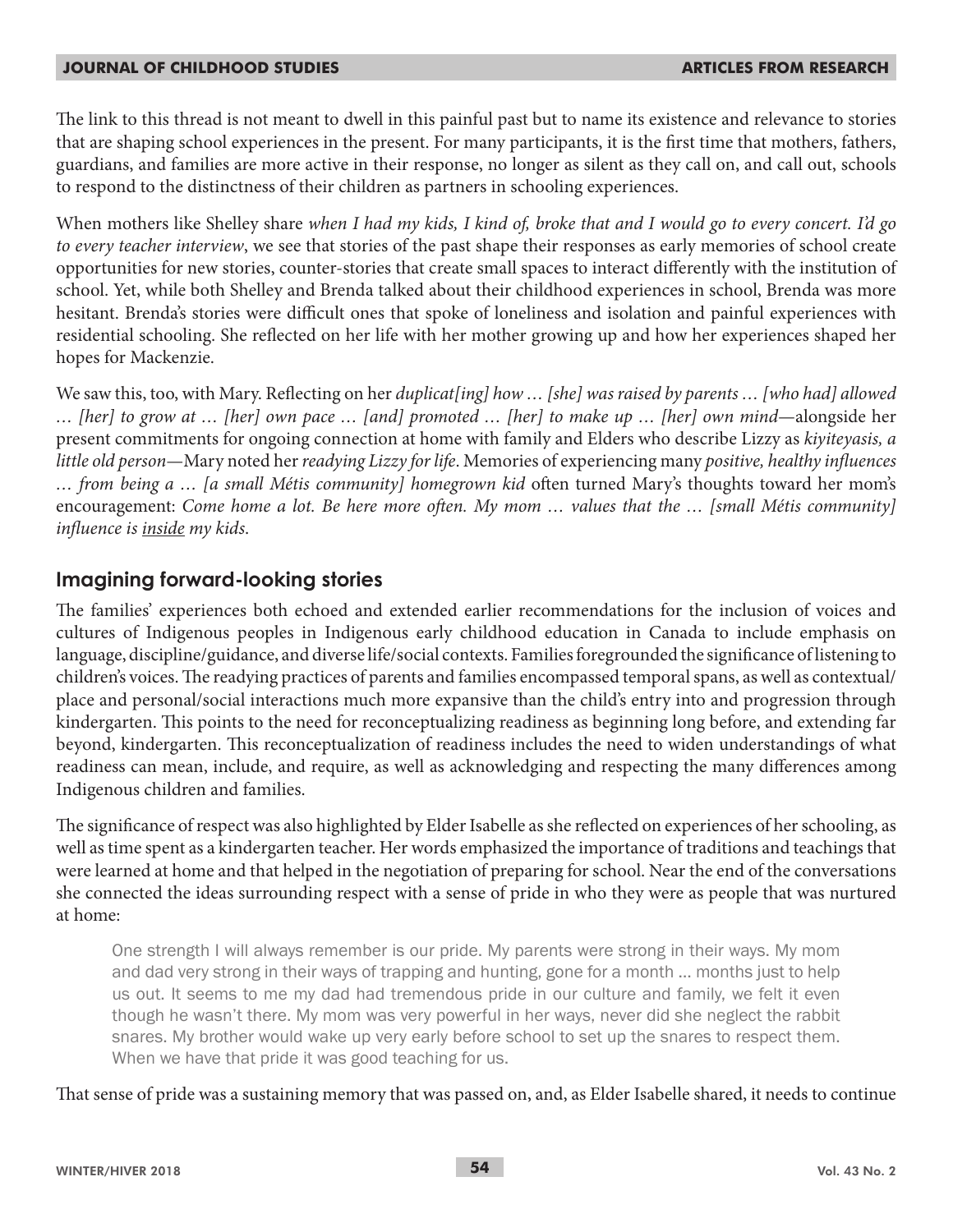to be nurtured in children of Indigenous heritage.

Such shifts hold potential for increased respect for the everyday practices that children and families live in their home and community places. Shifts which position children's lives as central in understanding school readiness will turn attention toward the processes of school readiness and the need for mutual respect and collaboration among children, families, teachers, and policy makers when designing, initiating, revising, and sustaining programs and policies around early childhood education.

Given the differing ways families readied children for kindergarten, it is evident they are not seeking instruction on how to parent; they desire to participate in the ordinary and everyday work in kindergarten and are seeking spaces where they can understand what their child is experiencing, including how their child is being taught. Their intentions are to learn more, as well as to share their ways of guiding, and being guided by, their children. All families expressed desires to be welcomed into school as people committed to supporting their children to experience success in school, and in life. Families are aware, and seek recognition from policy makers and schools, of the diversity of their lives, including that their cultures, family structures, and first languages differ and that many inequities (e.g., housing, literacy, poverty) are experienced by Indigenous families. Rather than feeling ignored, stressed, or judged as they interact with schools, families seek interactions in which they are respected for the ways they are invested in their children doing well in school.

### **Persistent gaps in knowledge**

Given the study focus on urban Indigenous families, it is also important to see how rural, First Nation, and Métis communities might shape children's readiness experiences differently. Some families indicated that transitions from rural, First Nation, and Métis family and community settings were not easy. Making it easier to honour these transitions may lessen the disruption for children in kindergarten. We also see the need to develop understandings of diverse languages, faiths, and familial cultures. Further, researchers, policy makers, and educators need to be attentive to school readiness practices within familial contexts and discourses. While the impacts of colonization on Indigenous peoples have been studied, there has not been a focus on how this affects the ways children are supported in their transition to kindergarten and school. Through listening to the families, we saw how readiness practices shaped long-term experiences in school, as signified by their stories of older children who had moved into higher grades. The disconnect between readiness for school that attends to the lives of children and readiness focused on school academic outcomes was also highlighted, and indicates a need for further work in the area.

## **Acknowledgements**

We gratefully acknowledge Stoney Elder Isabelle Kootenay's research guidance and participation in this inquiry and Cree Elder Francis Whiskeyjack's friendship, tea, and stories as the study unfolded. We are grateful to participating families and to community agencies who supported our connections with some families, and to community members for support. We are grateful to PolicyWise for Children and Families for study funding.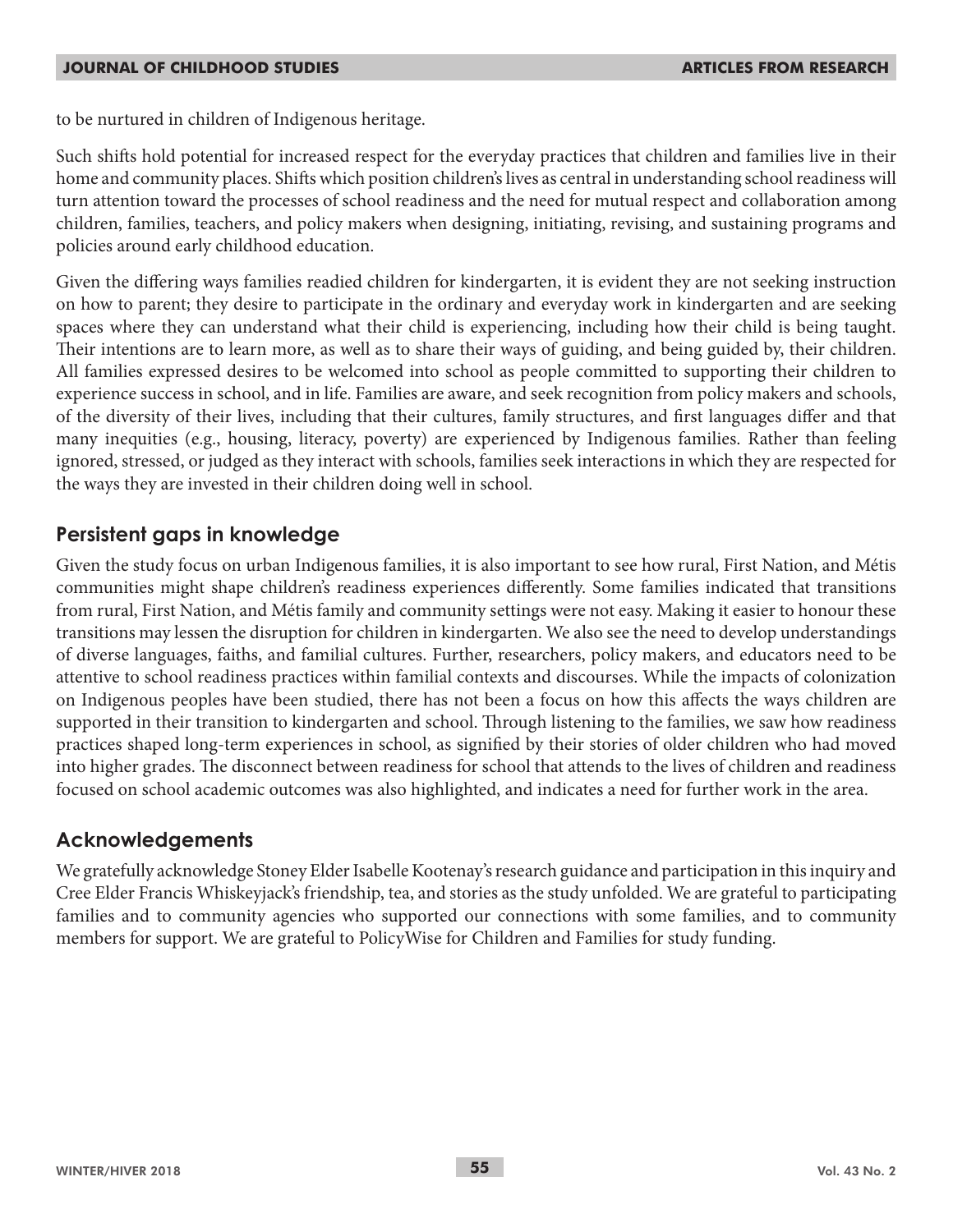### **References**

Adichie, C. (2009). *The danger of a single story*. [Ted Talk]. Retrieved from https://www.ted.com/talks/chimamanda\_ adichie\_the\_danger\_of\_a\_single\_story

Alberta Government. (2013). *Together we raise tomorrow: An Alberta approach to early childhood development*. Edmonton, AB: Author.

Alberta Government. (2014). *How are our young children doing? Final report of the Early Child Development Mapping Project*. Edmonton, AB: Early Child Development Mapping Project Alberta.

Beaton, W., & McDonell, L. (2013). *The transition into kindergarten: A community approach to integrating a child's fragmented world – A discussion paper examining issues and implications of early childhood transitions to kindergarten*. Nanaimo, BC: Tillicum Lelum Aboriginal Friendship Centre and Vancouver Island University.

Brown, C., & Lan, Y. C. (2015). A qualitative metasynthesis comparing U.S. teachers' conceptions of school readiness prior to and after the implementation of NCLB. *Teaching and Teacher Education, 45*, 1–13. doi:10.1016/j. tate.2014.08.012

Clandinin, D. J. & Connelly, F. M. (2000). *Narrative inquiry: Experience and story in qualitative research*. San Francisco, CA: Jossey-Bass.

Clandinin, D. J, Huber, J., Huber, M., Murphy, S., Murray Orr, A., Pearce, M., & Steeves, P. (2006). *Composing diverse identities: Narrative inquiries into the interwoven lives of children and teachers*. New York, NY: Routledge.

Dockett, S., Perry, B., & Kearney, E. (2010). *School readiness: What does it mean for Indigenous children, families, schools, and communities?* Issues Paper No. 2. Canberra, Australia: Closing the Gap Clearinghouse, Australian Institute of Health and Welfare.

Elkind, D. (2007). Preface to the twenty-fifth anniversary edition. *The hurried child: Growing up too fast too soon* (pp. 1–8). Cambridge, MA: Da Capo Press. Retrieved from

http://www.parentbooksummaries.com/wp-content/uploads/2010/08/29-Hurried-Child.pdf

Friedel, T. L. (2010). The more things change, the more they stay the same: The challenge of identity for Native students in Canada. *Cultural and Pedagogical Inquiry, 1*(2), 22–45.

Kirkmayer, L. J., Tait, C. L., and Simpson, C. (2009). The mental health of Aboriginal peoples in Canada: Transformations of identity and community. In L. J. Kirkmayer & G. Guthrie Valaskaskis (Eds.), *Healing traditions. The mental health of Aboriginal peoples of Canada* (pp. 3–35). Vancouver, BC: UBC press.

Lessard, S. (2013). *Red worn runners: A narrative inquiry into the stories of Aboriginal youth and families in urban settings* (Doctoral dissertation). Retrieved from https://era.library.ualberta.ca/items/8ff0c378-47eb-4a5d-926fce0070f19115/view/7b1f8b79-1957-403f-9e67-e5d99f508d3e/lessard\_sean\_spring2014.doc.pdf

Lessard, S., Caine, V., & Clandinin, D. J. (2014). A narrative inquiry into familial and school curriculum making: Attending to multiple worlds of Aboriginal youth and families. *Journal of Youth Studies, 17*(9), 1–18. doi:10.1080/ 13676261.2014.944121

Marsh, J. (2003). One-way traffic? Connections between literacy practices at home and in the nursery. *British Educational Research Journal, 29*(3), 369–382. doi:10.1080/01411920301857